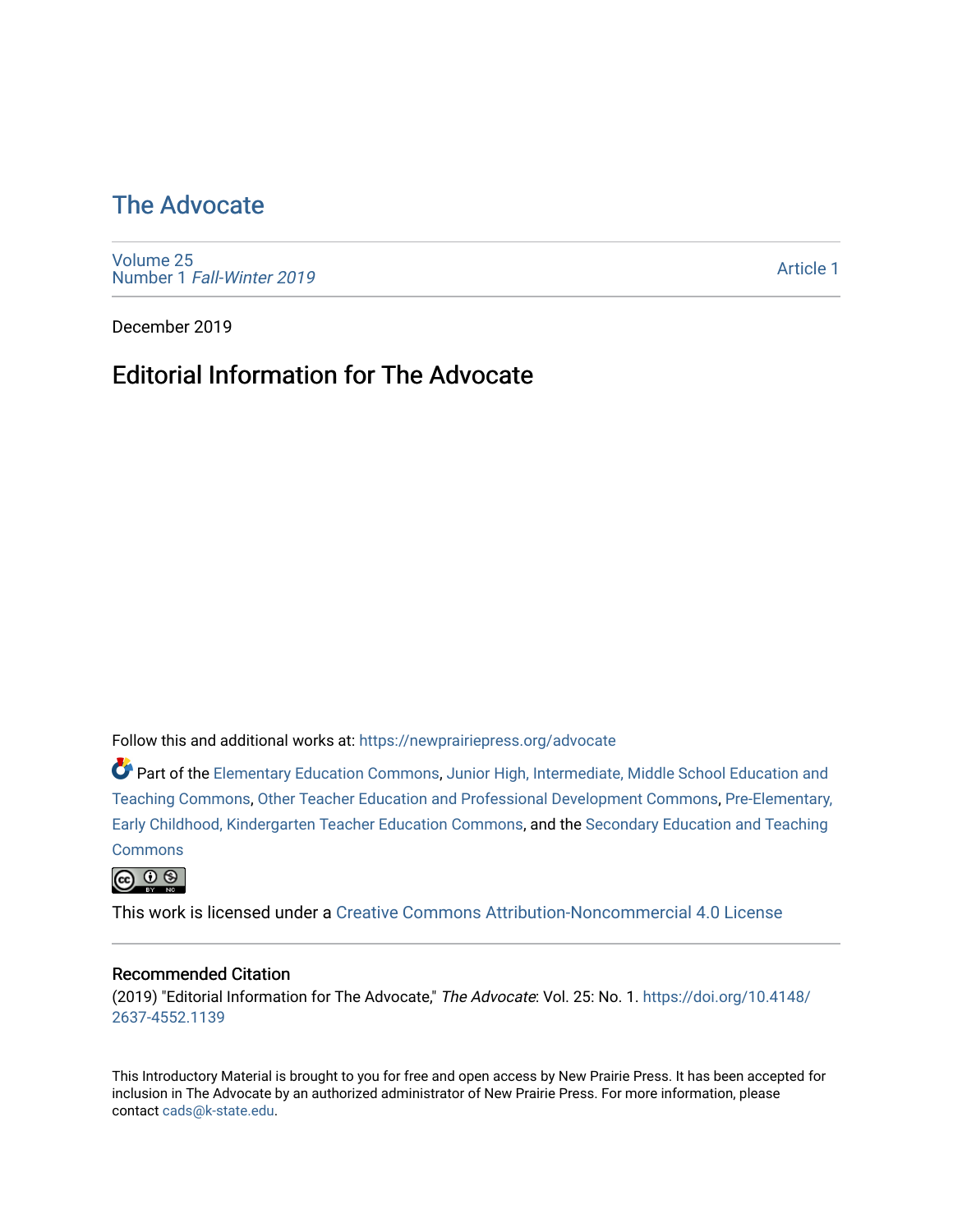### Editorial Information for The Advocate

#### Abstract

Information regarding The Advocate and membership in the Association of Teacher Educators- Kansas is found here.